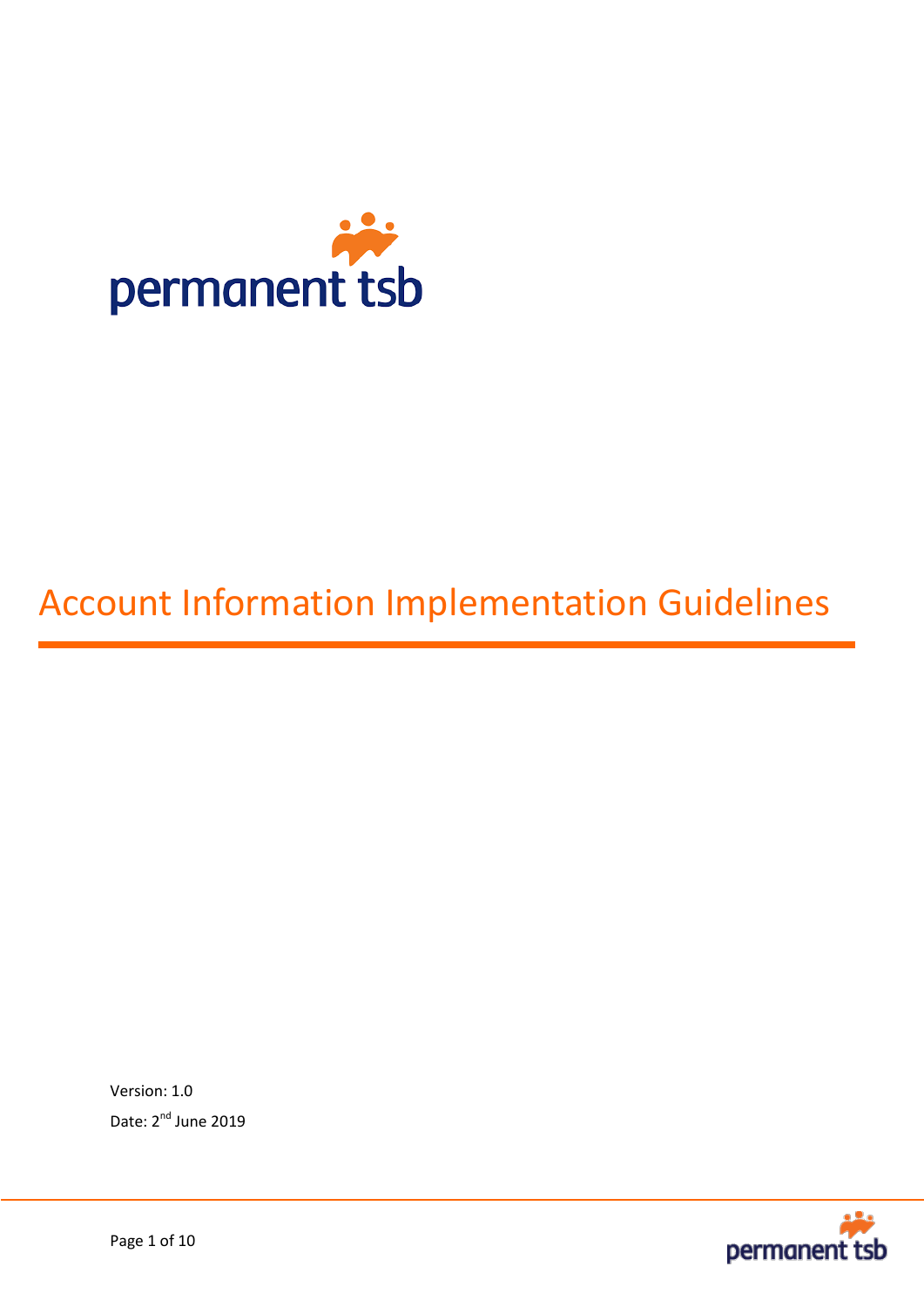## Table of contents

|  | 1.1 OpenBanking UK Endpoints Supported for Account Information by Permanent TSB  3 |  |  |
|--|------------------------------------------------------------------------------------|--|--|
|  |                                                                                    |  |  |
|  |                                                                                    |  |  |
|  |                                                                                    |  |  |
|  |                                                                                    |  |  |
|  |                                                                                    |  |  |
|  |                                                                                    |  |  |
|  |                                                                                    |  |  |

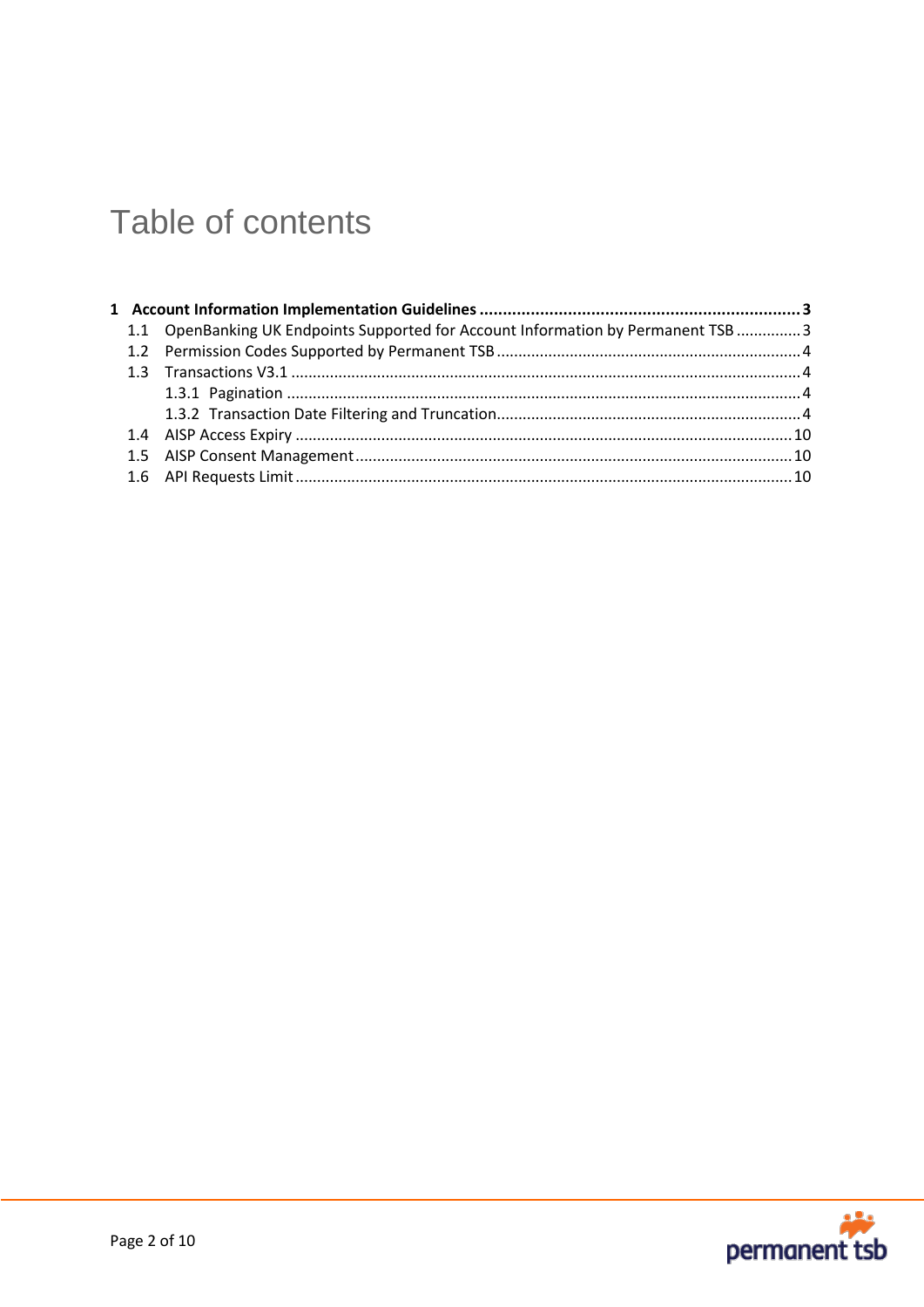## <span id="page-2-0"></span>**1 Account Information Implementation Guidelines**

## <span id="page-2-1"></span>*1.1 OpenBanking UK Endpoints Supported for Account Information by Permanent TSB*

| <b>List of Endpoints Supported</b> |                                                                |                      |  |  |
|------------------------------------|----------------------------------------------------------------|----------------------|--|--|
| <b>Account Information</b>         | <b>Endpoints</b>                                               | Supported by         |  |  |
|                                    |                                                                | <b>Permanent TSB</b> |  |  |
| <b>Account Access Consents</b>     | POST /account-access-consents                                  | <b>Yes</b>           |  |  |
| v3.1                               | GET/account-access-consents/{ConsentId}                        |                      |  |  |
|                                    | DELETE /account-access-consents/{ConsentId}                    |                      |  |  |
| Accounts v3.1                      | GET /accounts                                                  | Yes                  |  |  |
|                                    | GET /accounts/{AccountId}                                      |                      |  |  |
| Balances v3.1                      | GET /accounts/{AccountId}/balances                             | Yes                  |  |  |
| Transactions v3.1                  | GET /accounts/{AccountId}/transactions                         | <b>Yes</b>           |  |  |
| Beneficiaries v3.1                 | GET /accounts/{AccountId}/beneficiaries                        | <b>Yes</b>           |  |  |
| Direct Debits v3.1                 | GET /accounts/{AccountId}/direct-debits                        | Yes                  |  |  |
| Standing Orders v3.1               | GET/accounts/{Accountid}/standing-orders                       | Yes                  |  |  |
| Scheduled Payments v3.1            | GET/accounts/{AccountId}/scheduled-payments                    | <b>Yes</b>           |  |  |
| Statements v3.1                    | GET /accounts/{AccountId}/statements                           | Yes                  |  |  |
|                                    | GET/accounts/{AccountId}/statements/{StatementId}              |                      |  |  |
|                                    | GET/accounts/{AccountId}/statements/{StatementId}/transactions |                      |  |  |

| <b>List of Endpoints Not Supported</b> |                                                         |                      |  |
|----------------------------------------|---------------------------------------------------------|----------------------|--|
| <b>Account Information</b>             | <b>Endpoints</b>                                        | Supported by         |  |
|                                        |                                                         | <b>Permanent TSB</b> |  |
| Balances v3.1                          | GET /balances                                           | No                   |  |
| Transactions v3.1                      | <b>GET</b> /transactions                                | No                   |  |
| Beneficiaries v3.1                     | GET /beneficiaries                                      | No                   |  |
| Direct Debits v3.1                     | GET /direct-debits                                      | No                   |  |
| Standing Orders v3.1                   | GET /standing-orders                                    | No                   |  |
| Products v3.1                          | GET /accounts/{AccountId}/product                       | No                   |  |
|                                        | GET/products                                            |                      |  |
| Offers v3.1                            | GET /accounts/{AccountId}/offers                        | No                   |  |
|                                        | GET / offers                                            |                      |  |
| Party v3.1                             | GET /accounts/{AccountId}/party                         | No                   |  |
|                                        | GET/party                                               |                      |  |
| Scheduled Payments v3.1                | GET /scheduled-payments                                 | No                   |  |
| Statements v3.1                        | GET /accounts/{AccountId}/statements/{StatementId}/file | No                   |  |
|                                        | GET/statements                                          |                      |  |

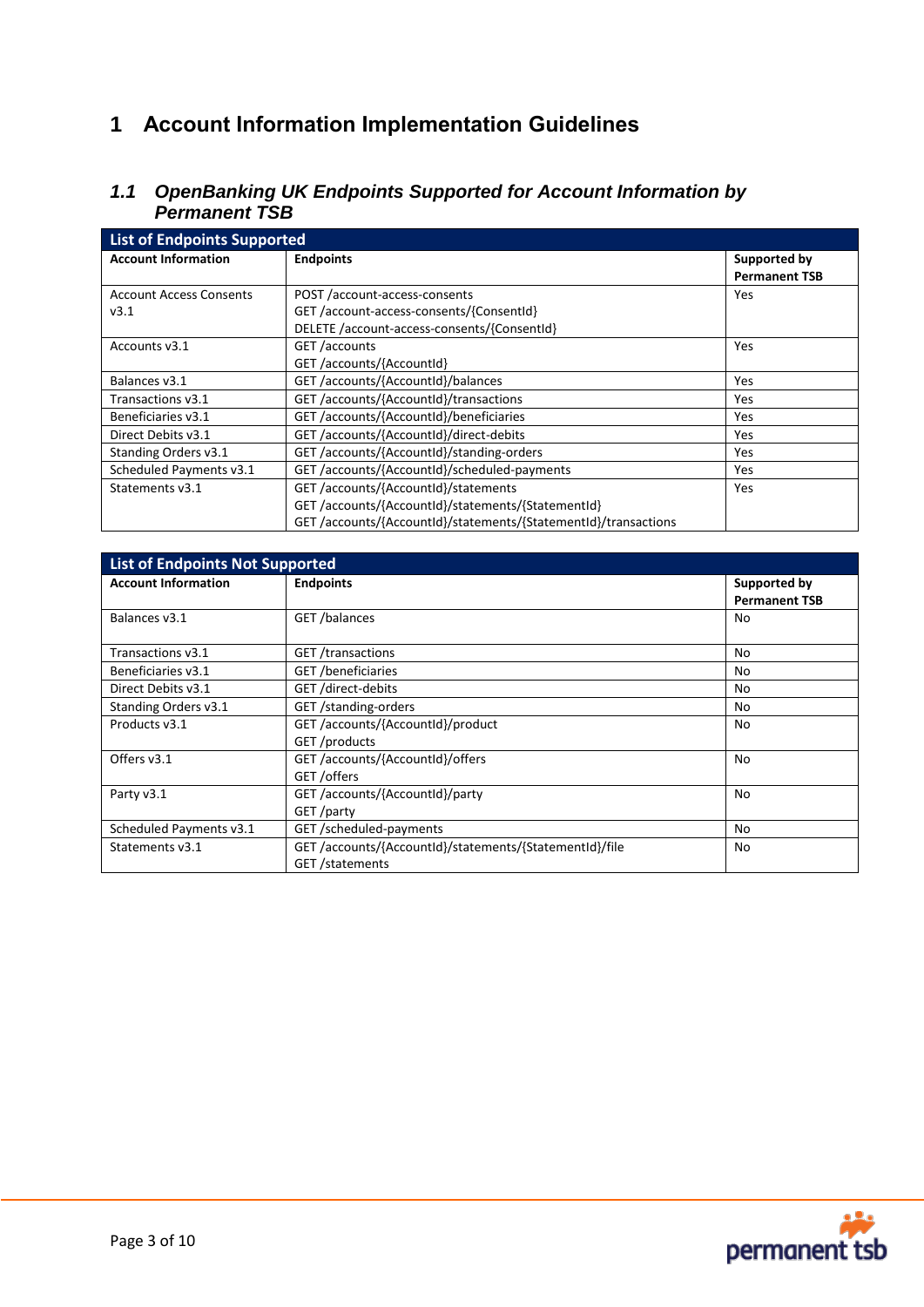## <span id="page-3-0"></span>*1.2 Permission Codes Supported by Permanent TSB*

Permanent TSB will be supporting the following permission codes for Consent Setup Endpoint.

- ReadAccountsBasic
- ReadAccountsDetail
- ReadBalances
- ReadBeneficiariesBasic
- ReadBeneficiariesDetail
- ReadDirectDebits
- ReadPAN
- ReadScheduledPaymentsBasic
- ReadScheduledPaymentsDetail
- ReadStandingOrdersBasic
- ReadStandingOrdersDetail
- ReadStatementsBasic
- ReadStatementsDetail
- ReadTransactionsBasic
- ReadTransactionsCredits
- ReadTransactionsDebits
- ReadTransactionsDetail

## <span id="page-3-1"></span>*1.3 Transactions V3.1*

#### <span id="page-3-2"></span>**1.3.1 Pagination**

Page size is nominally 25 transactions, but is variable according to circumstances, for example the final page of a set will almost always be smaller due to having fewer remaining transactions. AISPs should not rely upon any specific logic with regards to pagination nor should they rely upon the size of the returned page to determine whether there is another, but only use the next link if returned.

Pagination would be supported for the applicable endpoints as per OBIE standards.

#### <span id="page-3-3"></span>**1.3.2 Transaction Date Filtering and Truncation**

By default Permanent TSB will provide information within below range in-line with information available online.

Pending transactions – up to last 5 transactions displayed. These are POS transactions.

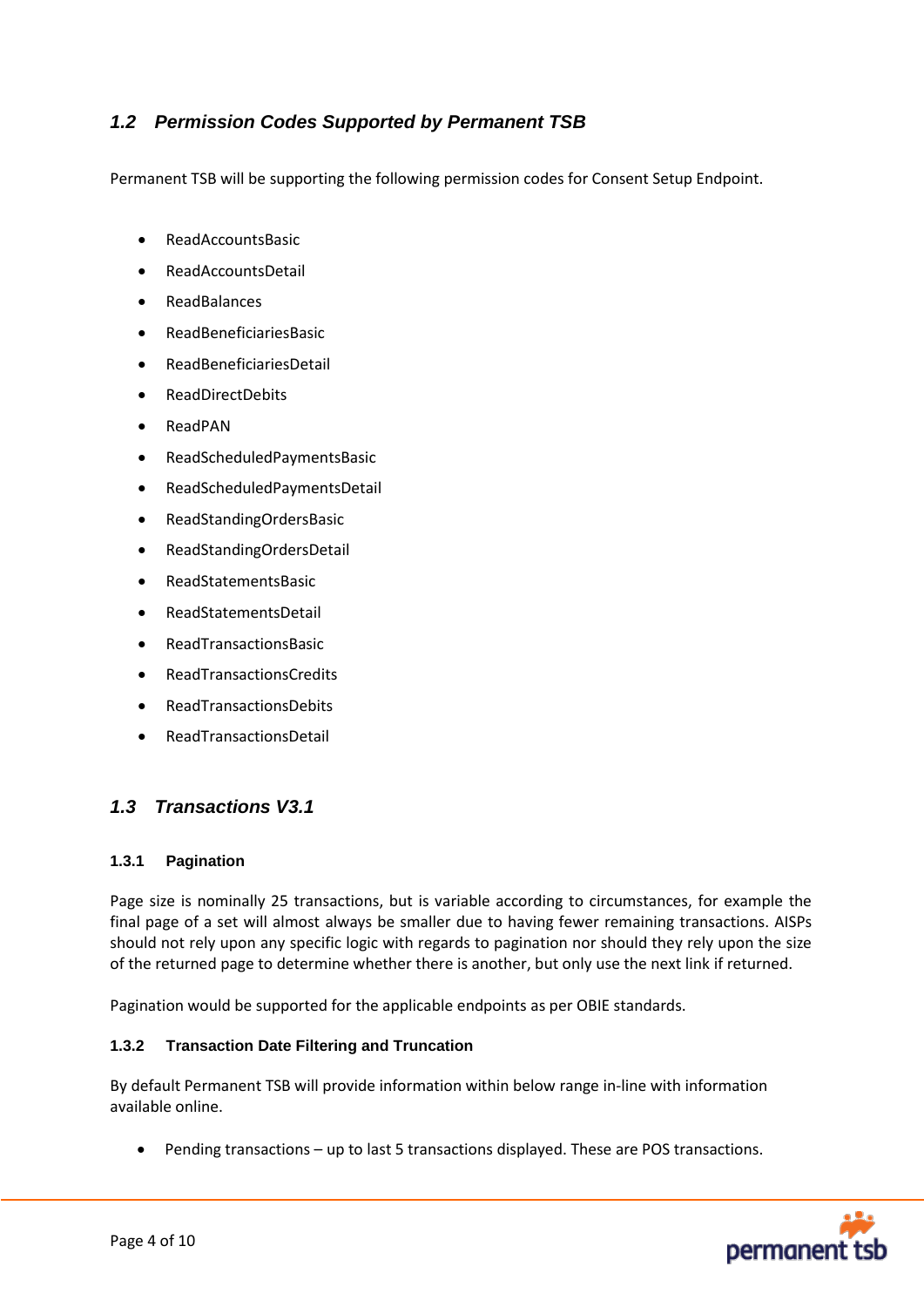- Recent transactions up to 6 months of Visa transactions but only 3 months will be displayed by default to be in line with own channels.
- Recent transactions up to 12 months of non-visa transactions available but only 3 months will be displayed by default to be in line with own channels.

The date ranges of the transactions returned by the GET /accounts/{AccountId}/transactions message depends upon two date ranges, indicating the consent and requested time periods. The behaviour of the API can change depending on how these are populated (or not) and how they overlap.

Date Filter for Transactions can be provided using the **From** and **To Date** at the following Endpoints.

- 1) POST /account-access-consents [TransactionFromDateTime, TransactionToDateTime]
- These are the time-limits of the period of transactions that the PSU has consented to the TPP seeing.
- These can be for any duration.

If the request doesn't have these fields, Permanent TSB defaults TransactionFromDateTime to 365 days prior (i.e. 12 months), TransactionToDateTime to the date the consent is setup.

- 2) GET /accounts/{AccountId}/transactions [fromBookingDateTime , toBookingDateTime ]
- These are the time-limits of the period of transactions that the AISP wants information for in that particular request.
- These can be for any duration.

If the requests doesn't have these fields, Permanent TSB defaults to transactionFromDate = 365 days prior (i.e. 12 months), transactionToDate = the date the request is sent in.

#### **Notes:-**

- If an AISP does not supply either of the date ranges, the default duration would be considered to be 90 days. (Please refer scenario 1.3.2.7)
- Permanent TSB does not support time for data filtering. Permanent TSB will accept a futuredated toBookingDateTime, but this will have the same net result as setting the date to today

Permanent TSB will apply Date filters in the below order

- 1) Default Date range for Permanent TSB Always Applied. [ 6 months for VISA, 12 months for non-VISA)
- 2) Date Range in POST /account-access-consents.
- 3) Date Range in GET /accounts/{AccountId}/transactions.

The next section covers some of the scenarios for non-VISA transactions. For VISA transactions, the information will be similar but the default Permanent TSB filter will be for 6 months. Scenarios assume that consent has not expired when AISP is requesting the information.

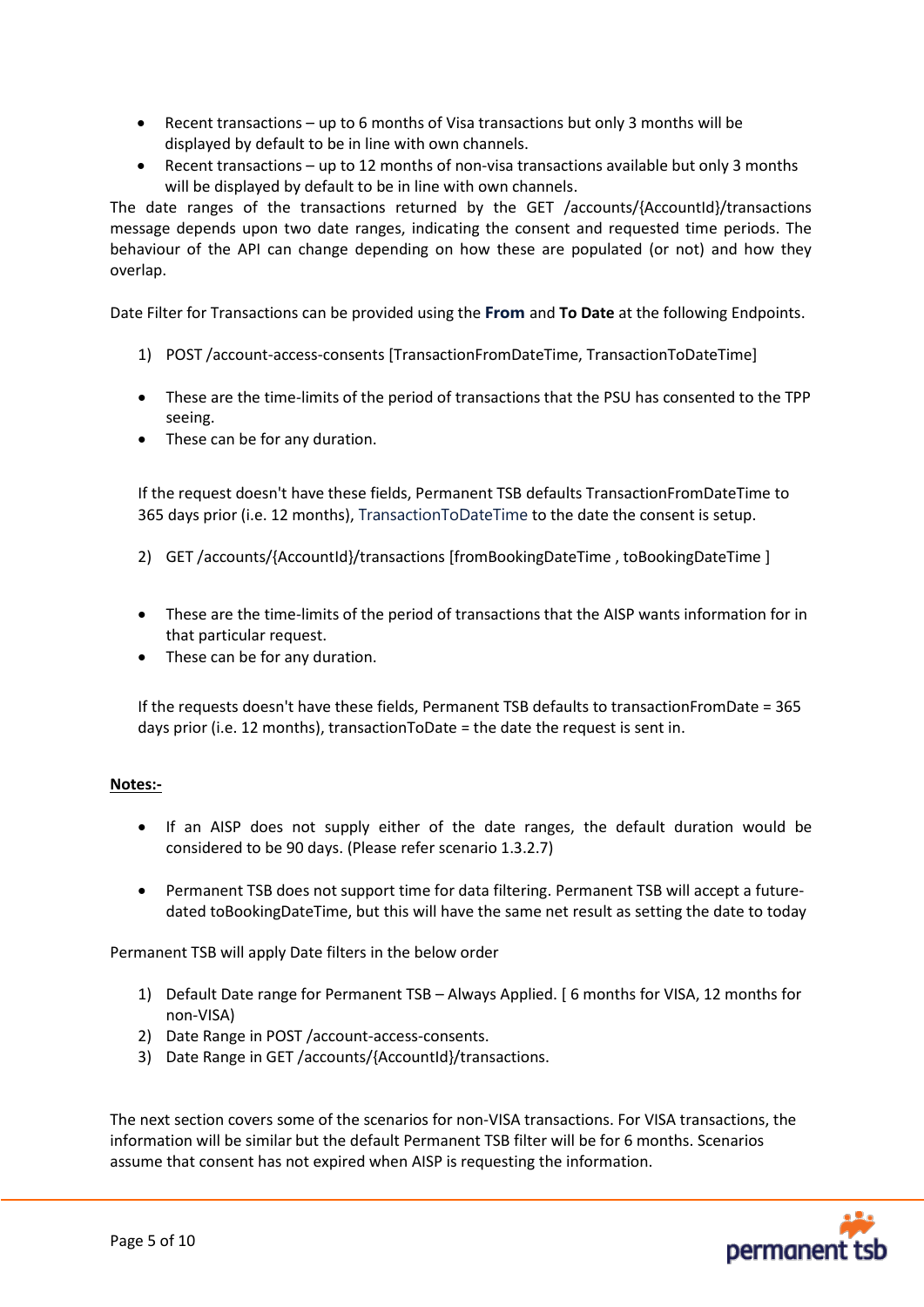## **1.3.2.1 Scenario - 1: GET/Transactions date range is outside of Consent date range.**

#### **Consent**

TransactionFromDateTime *– 01/02/2016* TransactionToDateTime *– 01/02/2019 Consent Setup Date – 01/05/2019*

#### *Get/Transactions*

fromBookingDateTime *– 01/02/2015* toBookingDateTime *– 01/07/2019 Request Date – 10/06/2019*

Transactions returned will be from 01/05/2018 to 01/02/2019

|            | 1/02/2016 |            | 01/02/2019 |                                |
|------------|-----------|------------|------------|--------------------------------|
|            |           |            |            | Consent Period                 |
| 01/02/2015 |           |            | 01/07/2019 |                                |
|            |           |            |            | <b>Transaction Period</b>      |
|            |           |            | 10/06/2019 |                                |
|            |           |            | x          | Today                          |
|            |           | 10/06/2018 | 01/02/2019 |                                |
|            |           |            |            | <b>Transactions Accessible</b> |

[Filter for Permanent TSB 12 months transaction applied, Filter of *TransactionToDateTime* of Consent Applied]

## **1.3.2.2 Scenario - 2: GET/Transactions date range is within Consent date range.**

#### **Consent**

TransactionFromDateTime *– 01/02/2016* TransactionToDateTime *– 01/05/2019 Consent Setup Date – 01/05/2019*

#### *Get/Transactions*

fromBookingDateTime *– 01/02/2018* toBookingDateTime *– 01/04/2019 Request Date – 01/06/2019*

Transactions returned will be from 01/04/2018 to 01/04/2019



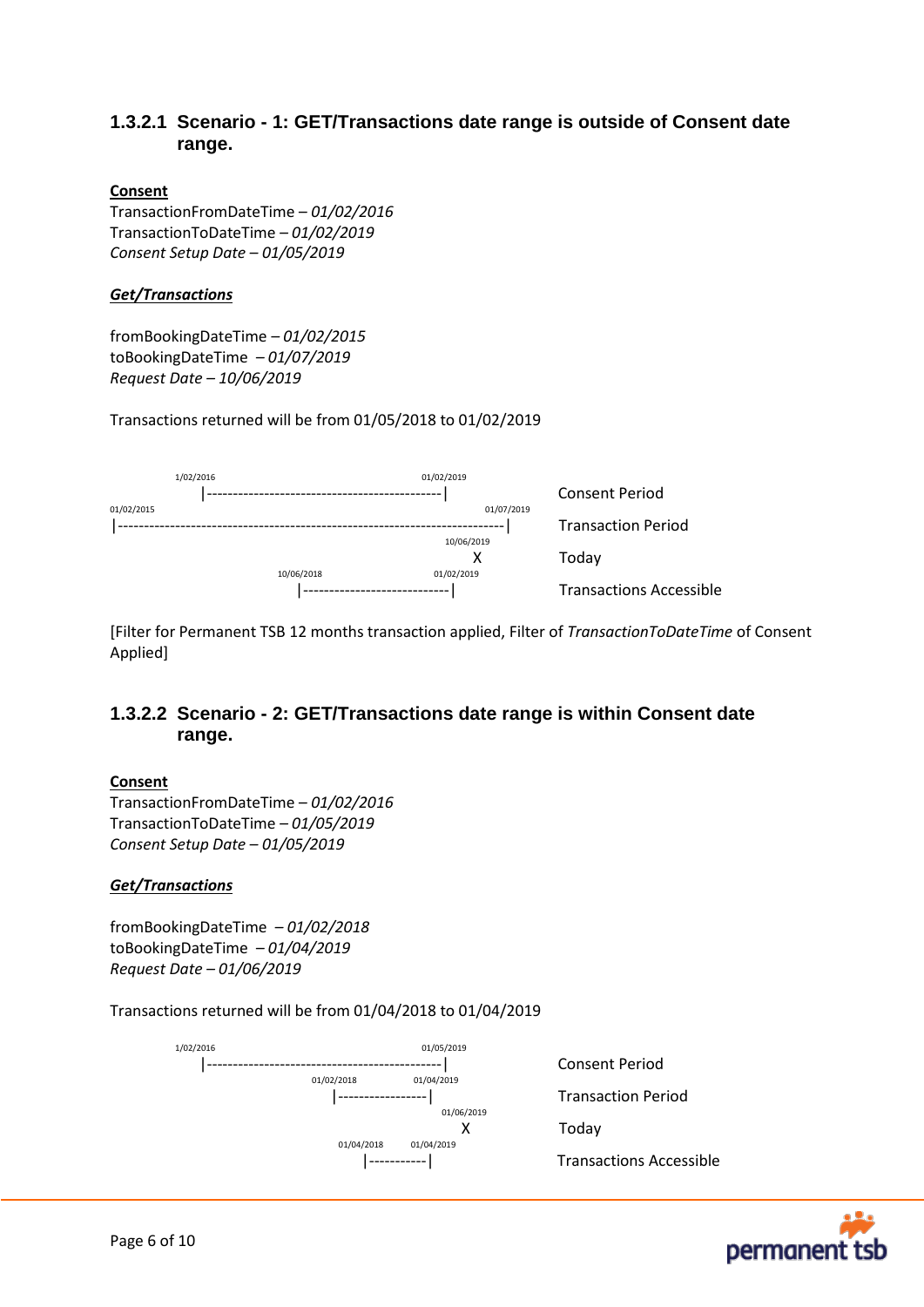[Filter for Permanent TSB 12 months transaction applied, Filter of *toBookingDateTime* applied]

## **1.3.2.3 Scenario - 3: GET/Transactions date range has no toBookingDateTime field.**

#### **Consent**

TransactionFromDateTime *– 01/02/2016* TransactionToDateTime *– 01/05/2019 Consent Setup Date – 01/05/2019*

#### *Get/Transactions*

fromBookingDateTime *– 01/02/2018* **toBookingDateTime** *– Not Provided (defaulted to 05/05/2019) Request Date – 05/05/2019*

Transactions returned will be from Dates – 05/05/2018 to 01/05/2019

| 1/02/2016 |            | 01/05/2019 |                                |
|-----------|------------|------------|--------------------------------|
|           |            |            | <b>Consent Period</b>          |
|           | 01/02/2018 | 05/05/2019 |                                |
|           |            |            | <b>Transaction Period</b>      |
|           |            | 05/05/2019 |                                |
|           |            | χ          | Today                          |
|           | 05/05/2018 | 01/05/2019 |                                |
|           |            |            | <b>Transactions Accessible</b> |

[Filter for Permanent TSB 12 month's transaction applied, Filter of *TransactionToDateTime* applied]

## **1.3.2.4 Scenario - 4: GET/Transactions date range has no fromBookingDateTime field.**

#### **Consent**

TransactionFromDateTime *– 01/02/2016* TransactionToDateTime *– 01/05/2019 Consent Setup Date – 01/05/2019*

#### *Get/Transactions*

fromBookingDateTime *– Not Provided (defaulted to 12 months from today)* toBookingDateTime *– 01/05/2019 Request Date – 05/05/2019*

Transactions returned will be from Dates – 01/05/2018 to 01/05/2019



|----------| Transactions Accessible

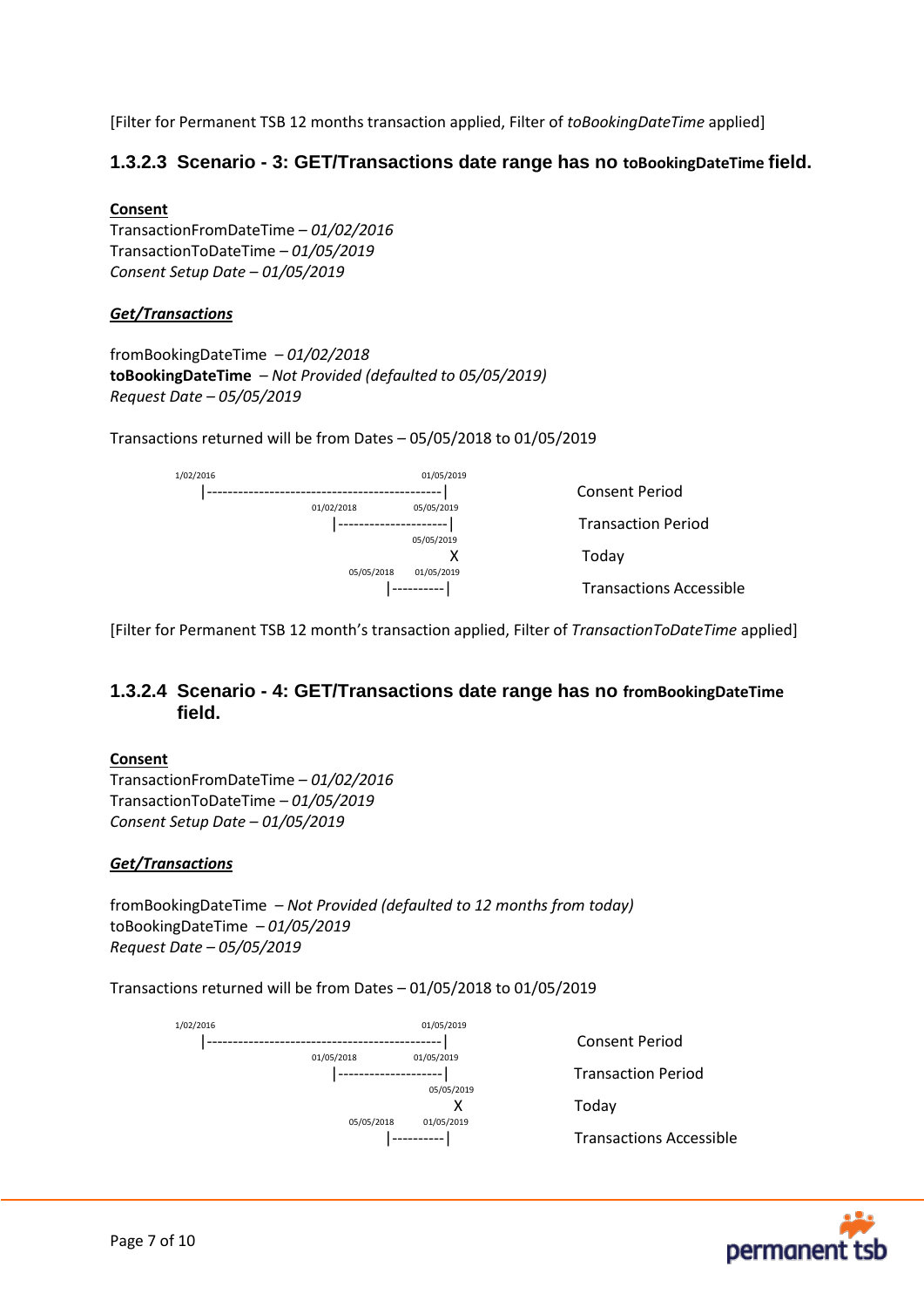[Filter for Permanent TSB 12 month's transaction applied, Filter of toBookingDateTime *applied*]

### **1.3.2.5 Scenarios - 5: No Date Range specified in Transaction, Date Range provided in Consent.**

#### **Consent**

TransactionFromDateTime *– 01/02/2016* TransactionToDateTime *– 01/04/2019 Consent Setup Date – 01/05/2019*

#### *Get/Transactions*

fromBookingDateTime *– Not Provided (defaulted to 12 months from today)* toBookingDateTime *– Not Provided (defaulted to 05/05/2019) Request Date –05/05/2019*

Transactions returned will be from Dates – 05/05/2018 to 01/04/2019



[Filter for Permanent TSB 12 month's transaction applied, Filter of TransactionToDateTime *applied*]

## **1.3.2.6 Scenario - 6: No Date Range specified in Consent, Date Range provided in Transaction.**

#### **Consent**

TransactionFromDateTime *– Not Provided* TransactionToDateTime *– Not Provided Consent Setup Date – 01/05/2019*

#### *Get/Transactions*

fromBookingDateTime *– 01/07/2018* toBookingDateTime *– 08/05/2019 Request Date –05/05/2019*

Transactions returned will be from Dates – 01/07/2018 to 05/05/2019



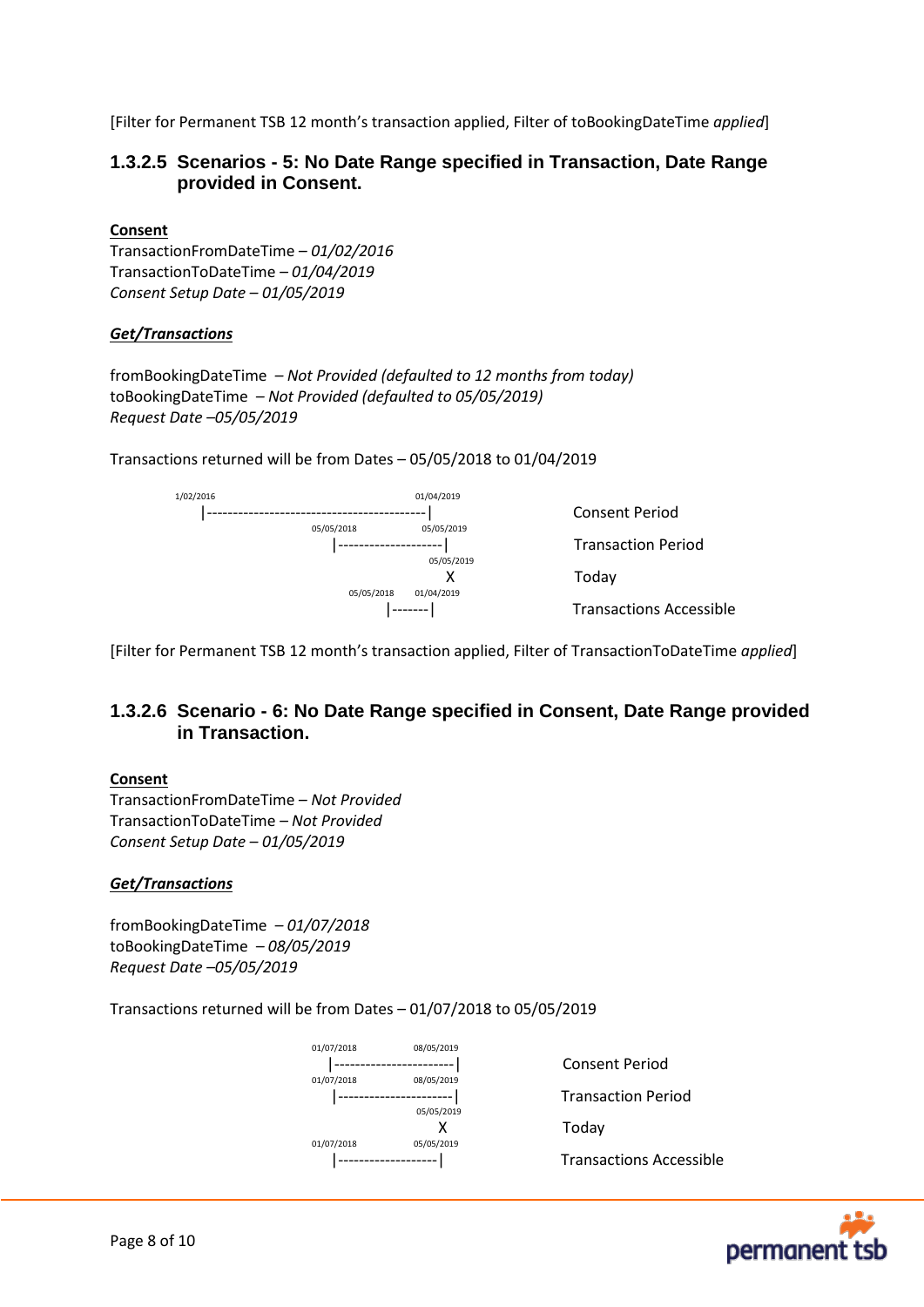[Filter of fromBookingDateTime *applied*, Filter of todays' date *applied for date in future*]

## **1.3.2.7 Scenario – 7: No Date Range specified anywhere.**

#### **Consent**

TransactionFromDateTime *– Not Provided* TransactionToDateTime *– Not Provided Consent Setup Date – 01/05/2019*

#### *Get/Transactions*

fromBookingDateTime *– Not Provided* toBookingDateTime *– Not Provided Request Date –10/05/2019*

Transactions returned will be from Dates – 10/05/2018 to 10/05/2019



[90 days filter will be applied if not dates are provided, Filter of todays' date *applied*]

## **1.3.2.8 Scenario – 8: Dates in consent and transaction out of range.**

#### **Consent**

TransactionFromDateTime *– 01/02/2019* TransactionToDateTime *– 01/05/2019 Consent Setup Date – 01/05/2019*

#### *Get/Transactions*

fromBookingDateTime *– 01/05/2018* toBookingDateTime *– 01/12/2018 Request Date –10/05/2019*

No Transactions would be returned